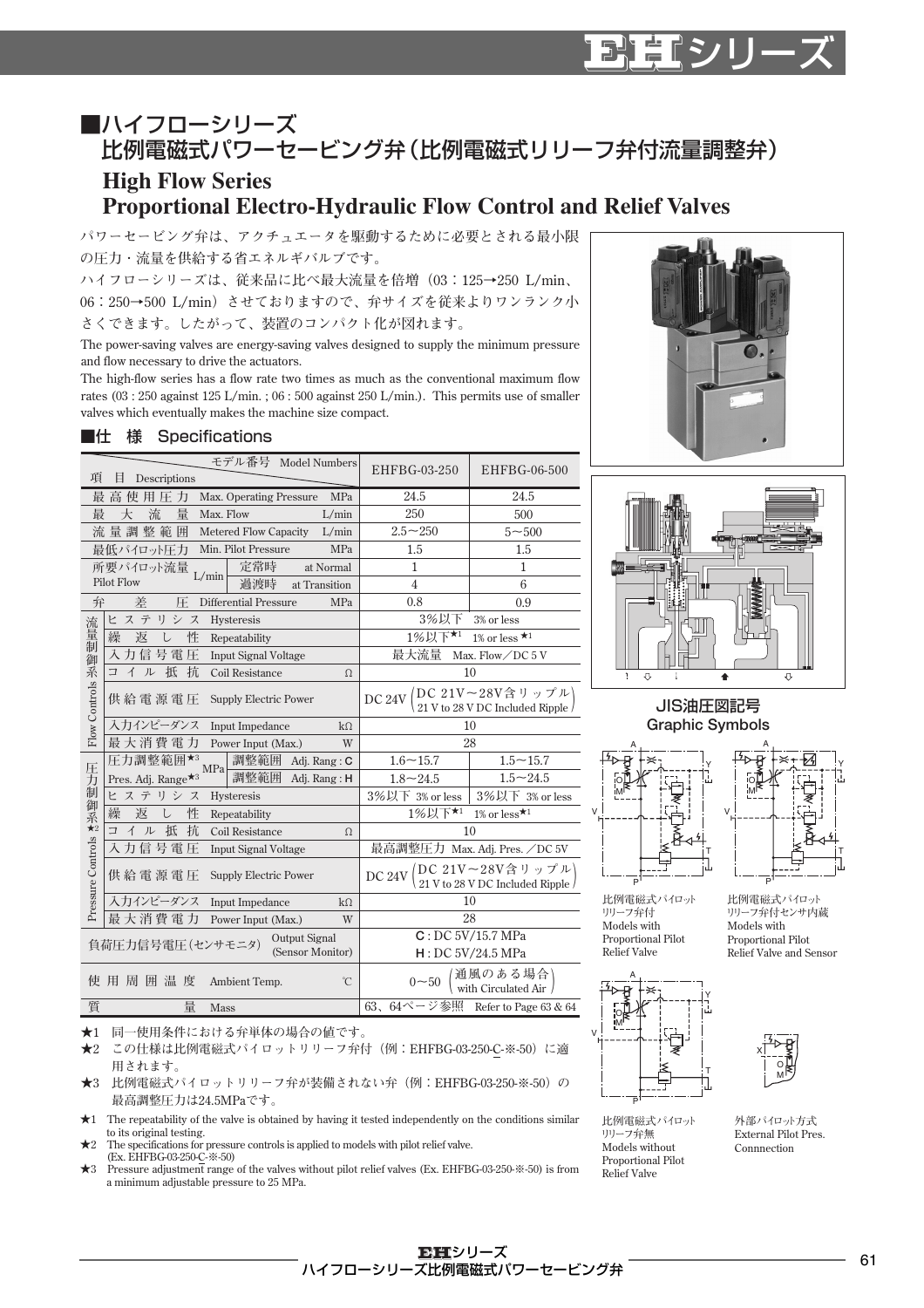| <b>EHFB</b>                                                                                             | G                                                        | $-03$                              | $-250$                                     | $-c$                                                                                                                                    | $-E$                                                                             | $-S$                                                                                  | $-50$                              |
|---------------------------------------------------------------------------------------------------------|----------------------------------------------------------|------------------------------------|--------------------------------------------|-----------------------------------------------------------------------------------------------------------------------------------------|----------------------------------------------------------------------------------|---------------------------------------------------------------------------------------|------------------------------------|
| シリーズ番号<br>Series Number                                                                                 | 管接続形式<br>Type of<br>Mounting                             | 大きさ<br>の呼び<br>Valve<br><b>Size</b> | 最大調整流量<br>Max.<br>Metered<br>Flow<br>L/min | 比例電磁式<br>パイロットリリーフ弁の<br>圧力調整範囲<br><b>Pilot Relief Valve</b><br>Pressure Adj. Range                                                      | 流量系<br>パイロット方式<br><b>Pilot Connection</b><br>of Flow Cont.                       | 圧力系<br>制御方式<br>Press.<br>Controls                                                     | デザイン<br>番<br>号<br>Design<br>Number |
| EHFB:<br>ハイフローシリーズ<br>比例電磁式<br>リリーフ弁付<br>流量調整弁                                                          | 03<br>G:<br>サブプレート<br>取付形<br>Sub-plate<br>Mounting<br>06 |                                    | 250                                        | 無記号:比例電磁式パイ<br>ロットリリーフ弁なし<br>None: Without<br><b>Proportional Pilot</b><br><b>Relief Valve</b><br>$C$ , $H:$ 仕様参照<br>See Specifications | 無記号:内部<br>パイロット<br>None: Internal<br>Pilot<br>E:外部パイロット<br><b>External Pilot</b> | 無記号:<br>オープンループ<br>None: Open-Loop<br>S: オープンルー<br>プセンサ内蔵<br>Open-Loop with<br>Sensor | 50                                 |
| <b>High Flow Series</b><br>Proportional<br>Electro-Hydraulic<br>Flow Control and<br><b>Relief Valve</b> |                                                          |                                    | 500                                        |                                                                                                                                         |                                                                                  |                                                                                       | 50                                 |

## ■モデル番号の構成 Model Number Designation

## ■付属品 Attachment

●取付ボルト Mounting Bolts

| モデル番号<br>Model Numbers | 六角穴付ボルト<br>Socket Head Cap Screw |
|------------------------|----------------------------------|
| EHFBG-03-250           | $M12 \times 120L$ 4個 4 Pcs.      |
| EHFBG-06-500           | $M16 \times 120L$ 4個 4 Pcs.      |

### ■使用上の注意

- ●ドレン背圧  **0.2 MPa以下でご使用ください。**
- ●圧力制御状態でリリーフ弁通過流量が小流量の場合 **設定圧力が不安定になることがありますので、通過流量は15 L/min以上でご使用ください。また、タンク側背圧は0.5 MPa 以下でご使用ください。**

#### ●安全弁の設定圧力

**安全弁は最高調整圧力に2 MPaを加算した圧力に設定してあり ます。実際に使用される圧力にあわせて適宜調整してください。 なお、設定圧力を調整する場合、安全弁の圧力調整ねじを反時 計方向に回すと圧力は下降します。調整後は必ずロックナット を締めてください。**

### ■Instructions

#### **●Drain Back Pressure**

**Check that the drain back pressure does not exceed 0.2 MPa.**

**●When Relief Valve Passing Flow Rate is Low in Pressure Control State To avoid preselected pressure instability, use a passing flow rate of 15 L/min or higher.**

**Further, check that the tank-side back pressure does not exceed 0.5 MPa.**

#### **●Safety Valve Pressure Setting**

**The safety valve is preset to a pressure that is 2 MPa higher than the maximum adjustment pressure.**

**Therefore, adjust this pressure setting as needed to suit the pressure used. To lower the pressure setting, turn the safety valve pressure adjustment screw anti-clockwise. After adjustment, be sure to tighten the lock nut.**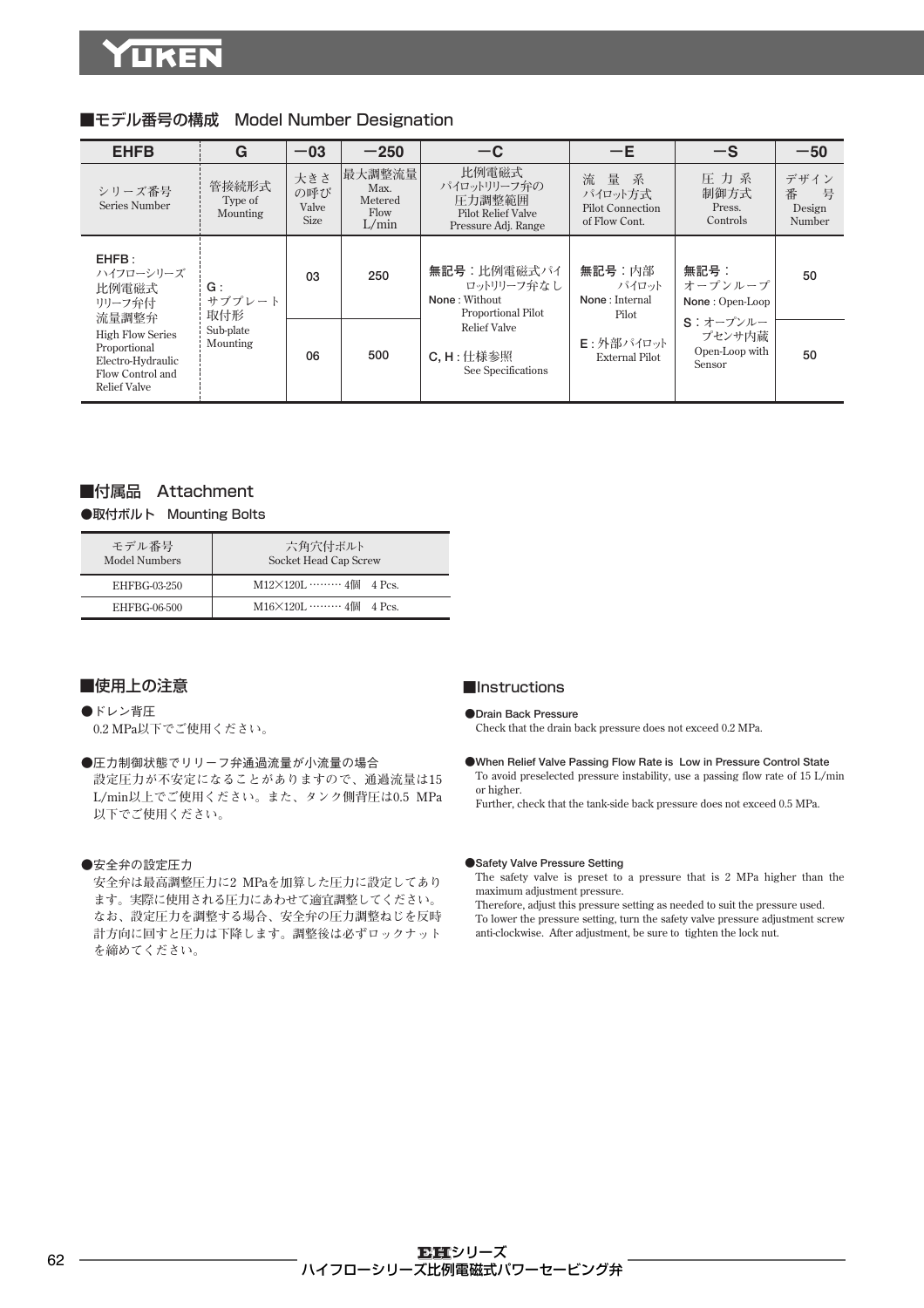## リーマント E

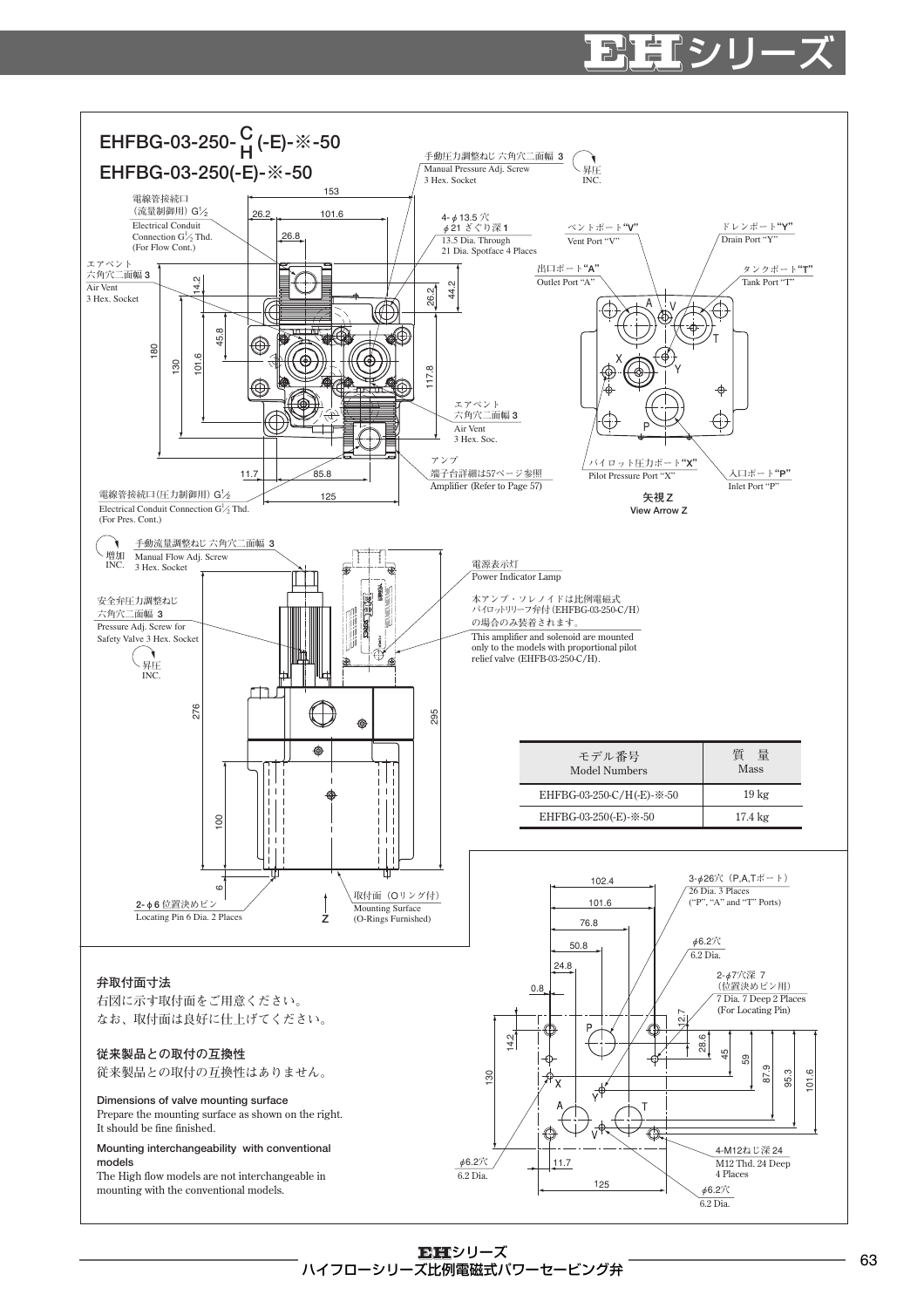## UKEI

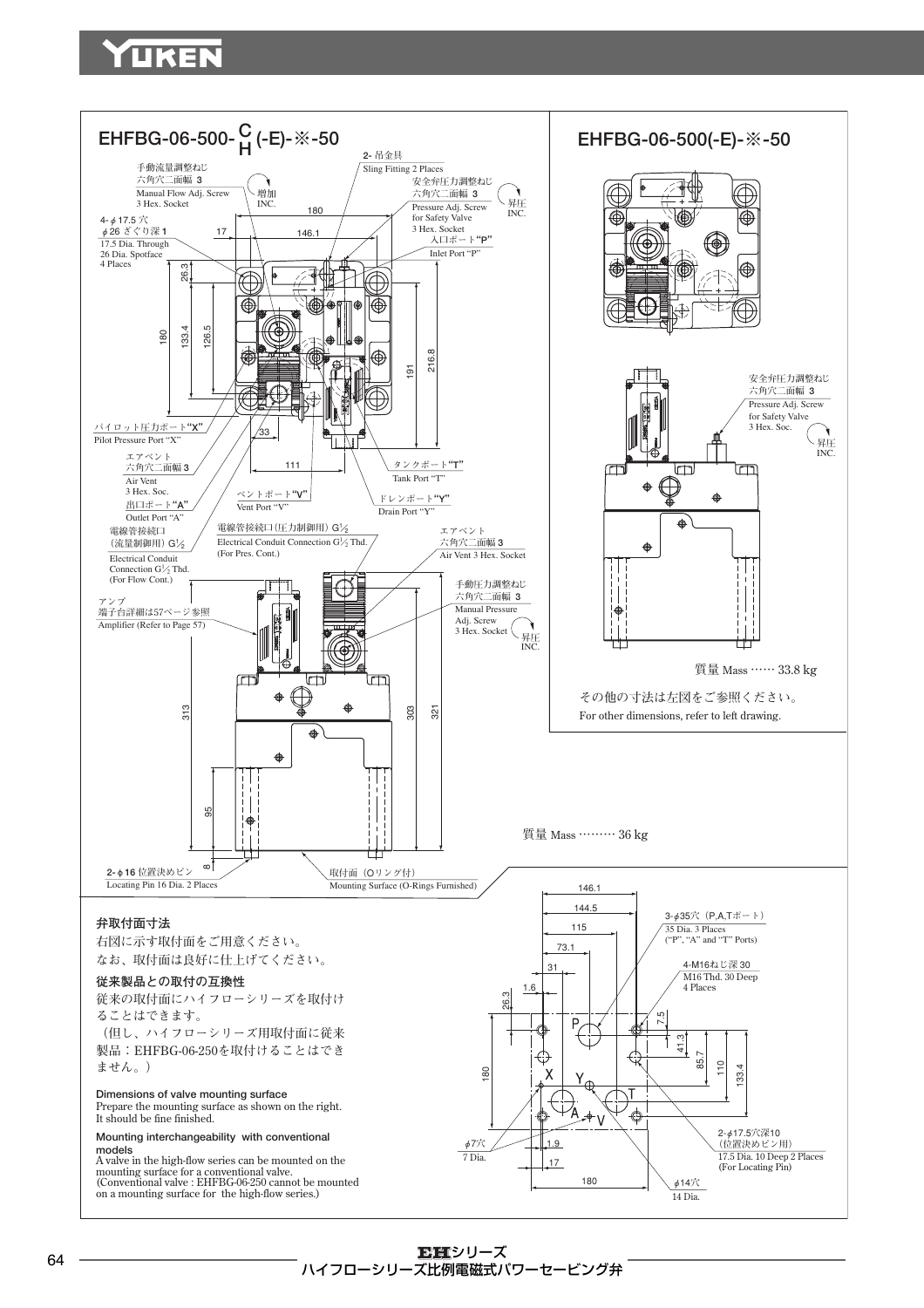■入力信号電圧-流量特性 Input Signal Voltage vs. Flow





**粘 度 Viscosity : 30 mm2/s**

E

シリーズ